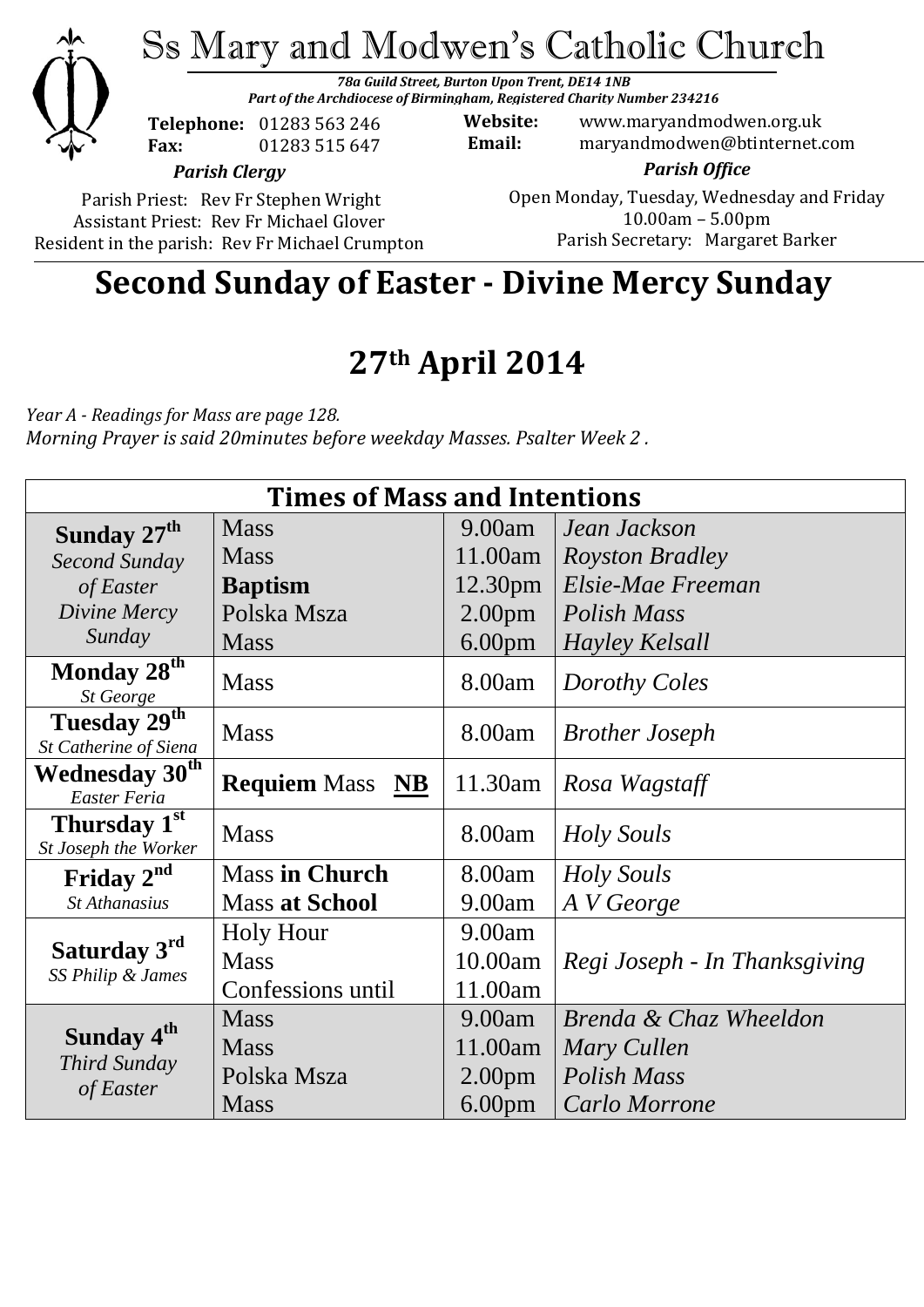### **Please pray for all the sick and housebound of the Parish:**

Kathleen Benson, David Hughes, Eileen Lee, Pat Bolton, Mary Burnside, David Hastilow, Maureen & Sidney Parker, Irene Hill, Olive Wilson, Eve Goode, Sarah Pursglove, Marjorie Staley, Marie Gibson, Martin Halligan, Martin Goddard, Merlin Joseph, Mary Hyde, Baby Katie, Betty Gould, Michael Wright, Tony Kerr-Delworth, Fr Bernard Shaughnessy, Mary Conway, Baby Tomasz Weedon, Kay Elizabeth Webster, Kirsty Freeman, Peter Hunt, Jonjo Finnegan, Michael Cobley, Russ Simpson, Brian & Rita Baldock, Joe & Marg Emery, Baby Niamh Rodriguez, Sylvia Breen, John Wain, Fr Rob Taylerson, Pete & Sue Hughes, Baby James Kersey, Baby Elsie-Mae Freeman, Anne Cope, Alastair Furness, Damian Walsh, Arthur Walsh, Thomas McHugh, David Priest, Viv Saunders, Roz Fleetwood, James Cull, Isabel Kinsella, Paddy Griffin, Joan Maguire.

## **Lord Grant Eternal Rest to those who have died recently:**

Baby Kelsie Clarry whose Cremation Service is at Bretby Crematorium on Tuesday 29<sup>th</sup> April at 12.15pm. Rosa Wagstaff whose Requiem Mass is on Wednesday 30<sup>th</sup> April at 11.30am.

**Offertory Collection:** £27.90 (non Gift Aid); £175.00 (Gift Aid)

Standing orders £460 (Gift Aid) thank you for your generosity.

Holy Places - £279.58 Building & Development Fund – Building & Development Fund running total: £31,104.20

This Weekend – Second Collection – Building & Development Fund Next Weekend – Second Collection – Building & Development Fund  $11<sup>th</sup>$  May – Retiring Collection – Clergy Training Fund

## **For Next Sunday 4th May: - Please Pray for the Priests READERS and Seminarians of the Diocese:**

M Cain, D Rowley, W Moloney **EUCHARISTIC MINISTER** Sunday – Rev Fr Timothy Ford

J Emery, J Ward, G Taylor Monday – Rev Fr Andrew Foster A Tuhey, J Elliott Tuesday – Rev Fr Andrew Franklin J Mitcheson, C Bailey, T Joseph Wednesday – Rev Fr Craig Fullard **TEA & COFFEE** Thursday – Rev Fr Anthony Furlong Lee & Roger/Sue & Lia/Rachel & Margaret Friday – Rev Fr Peter Gallagher

## **CHURCH CLEANING**

Marie, Rose & Sarah

### **FLOWERS**

Barbara & Lee

## **PIETY SHOP**

Sarah & Marc, Helen, 6pm on request

**CASHIERS** Saturday – Rev Fr Michael Gamble Margaret & Carol Sunday Next – Rev Fr Bernard Garratt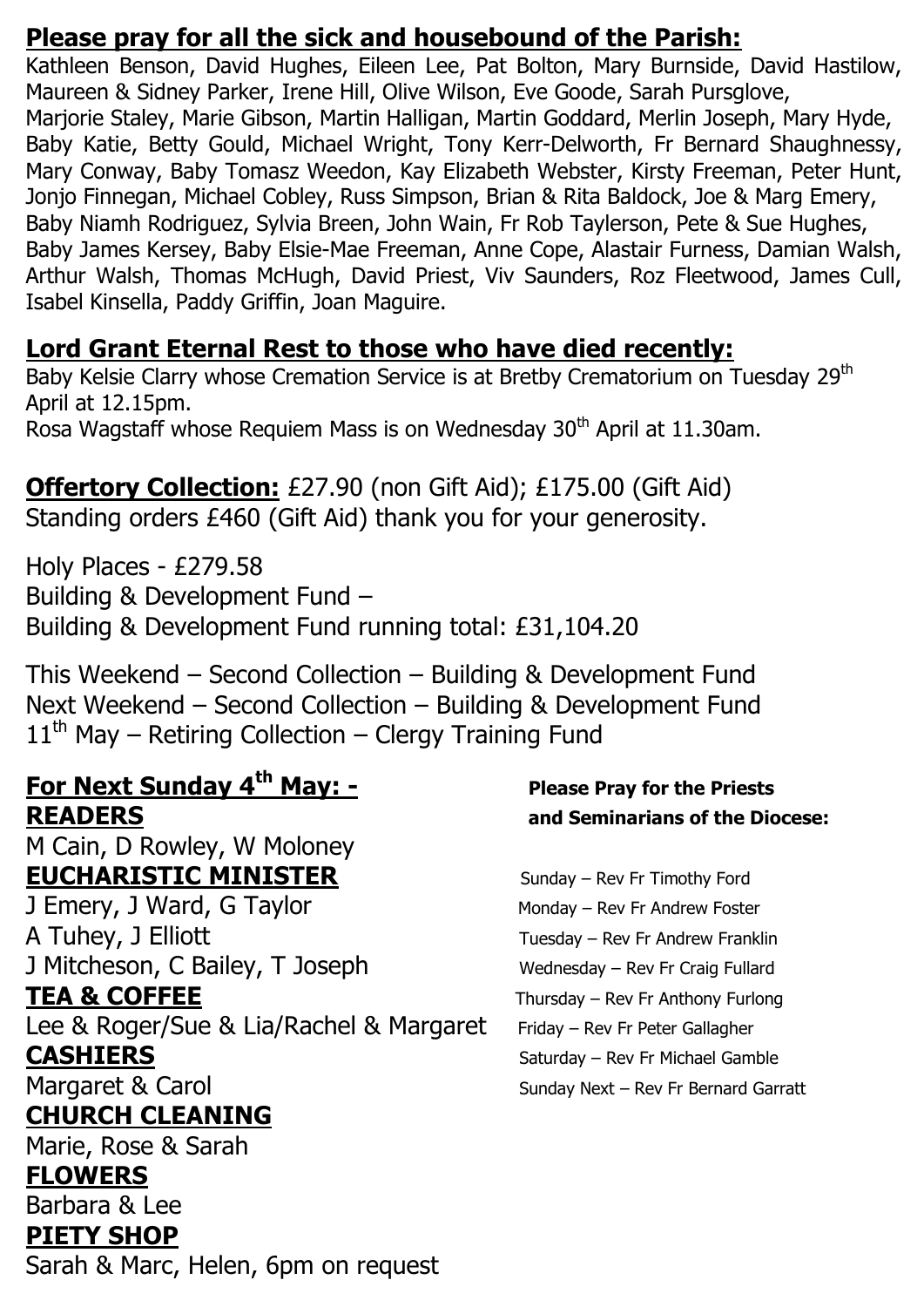**THE EASTER SEASON:** The fifty days from the Sunday of the Resurrection to Pentecost Sunday are celebrated in joy and exultation as one feast day, indeed as a "great Sunday".

**WEEKDAY MASS TIMES & MORNING PRAYER:** During the Heating Work Weekday Masses will be at 8am. During this time we will not be celebrating Morning Prayer together. You may of course pray it privately.

**ST GEORGE'S DAY – HAPPY FEAST DAY:** On Monday we keep the Feast of St George, which, this year, has been moved from 23<sup>rd</sup> April, as that date fell in the Easter Octave. A happy Feast day to all the English.

**THANK YOU:** For your generous Easter Offerings. Fr Stephen & Fr Michael **EASTER WALK WITH ME** Prayer booklets and calendars are available at the back of Church. Please give a donation in the marked wall box, if you wish to. **EASTER BIBLE ALIVE** available from the Stephen Room.

**PARISH LOTTERY:** Last week 97 numbers played. Winning Number -138, David Rowley - £48.50. Congratulations, your cheque can be collected this weekend.

**OFFERTORY ENVELOPES:** The new envelopes are ready for collection from the Stephen Room after Mass **TODAY**. For more information about the envelopes and Gift Aid please contact the Parish Office.

**WALSINGHAM PILGRIMAGE:** We are sorry that there is such a low level of interest in this pilgrimage this year that it is not realistic to commit to organising and paying for a coach. Sorry for any inconvenience. There is a coach going from Silverdale and Madley which stops on the A50 services not far from Burton. If you wish to join them there please contact Deacon Neil Adlington 01782 624325. The cost is £20 per person.

**200 CLUB:** Prizes for April 2014 are:  $1<sup>st</sup> - 165 - Mrs$  I Hill,  $2<sup>nd</sup> - 164 -$ Mrs M Leece, 3rd – 153 – Mrs R Taylor. April Prizes can be collected and subscriptions for 2014 can paid after the 9am  $&$  11am Masses on Sunday 4<sup>th</sup> May. You can, of course, place subscriptions in an envelope marked with your NAME & NUMBER and hand it in at the presbytery, if you so wish. There are quite a few numbers not yet taken up. So, if you would like to subscribe, please see Mike Pearson or contact the Parish Office. The subscription is £1 per month, with monthly prizes of £50, £20 and £10.

**PERMANENT DEACONS' MASS – Saturday 7th June:** This year marks the 25<sup>th</sup> Anniversary of the first ordinations to the Permanent Diaconate in our Diocese. To mark this anniversary Archbishop Bernard is celebrating Mass at St Chad's Cathedral on Saturday  $7<sup>th</sup>$  June at 11am with the Deacons who minister in the Diocese. The Mass will also celebrate and pray for all the Deacons who have died, including, of course, Deacon Henry. All are welcome to the Mass. **SCRIPTURE QUOTES FOR ST MODWEN'S SCHOOL:** Thank you to everyone who made suggestions for the new school building. We have chosen the fifteen quotes, which we will publish on a sheet in due course.